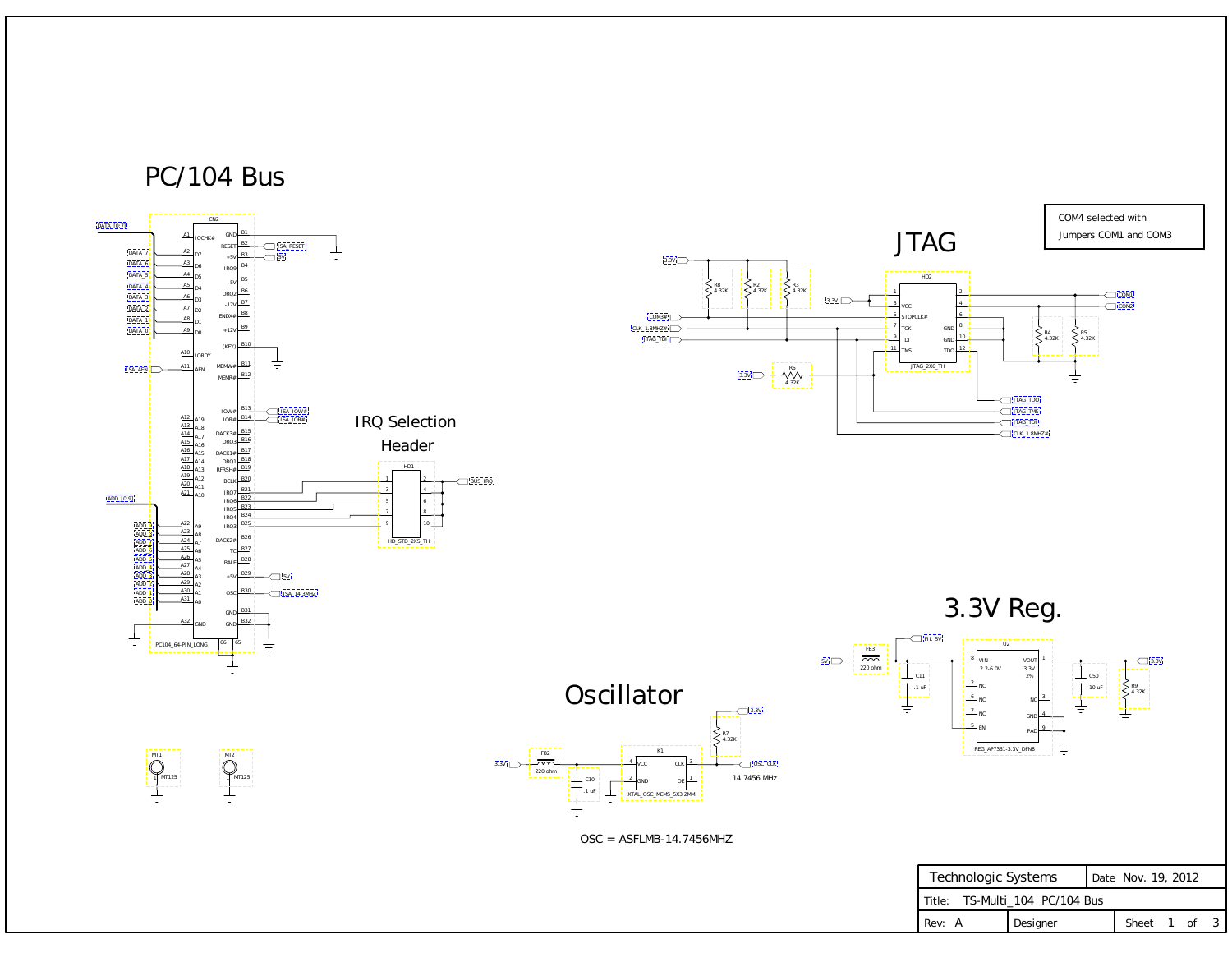| Technologic Systems      |          |  | Date Nov. 19, 2012 |  |  |  |  |  |
|--------------------------|----------|--|--------------------|--|--|--|--|--|
| Title: TS-Multi_104 CPLD |          |  |                    |  |  |  |  |  |
| Rev: A                   | Designer |  | Sheet 2 of 3       |  |  |  |  |  |

CPLD

 $\perp$  C13

14.318 MHz x 4/31 = 1.8475 MHz

Address [Base + 7] can be used as write only register for CPLD control register



#### UART\_CLK = 1.84 MHz (Jumper ON) UART\_CLK = 14.7 MHz (Jumper OFF)

 $\perp$  C<sub>21</sub>  $\frac{1}{\sqrt{1}}$ .1 uF

 $\perp$  C<sub>16</sub>  $\overline{\phantom{a}}$ .1 uF  $\sim$  3.3V

### UART Base Address

Level shifter

If using PC/104 14.3 MHz

1.84 MHz is standard UART clock

<span id="page-1-0"></span>





C14

C15